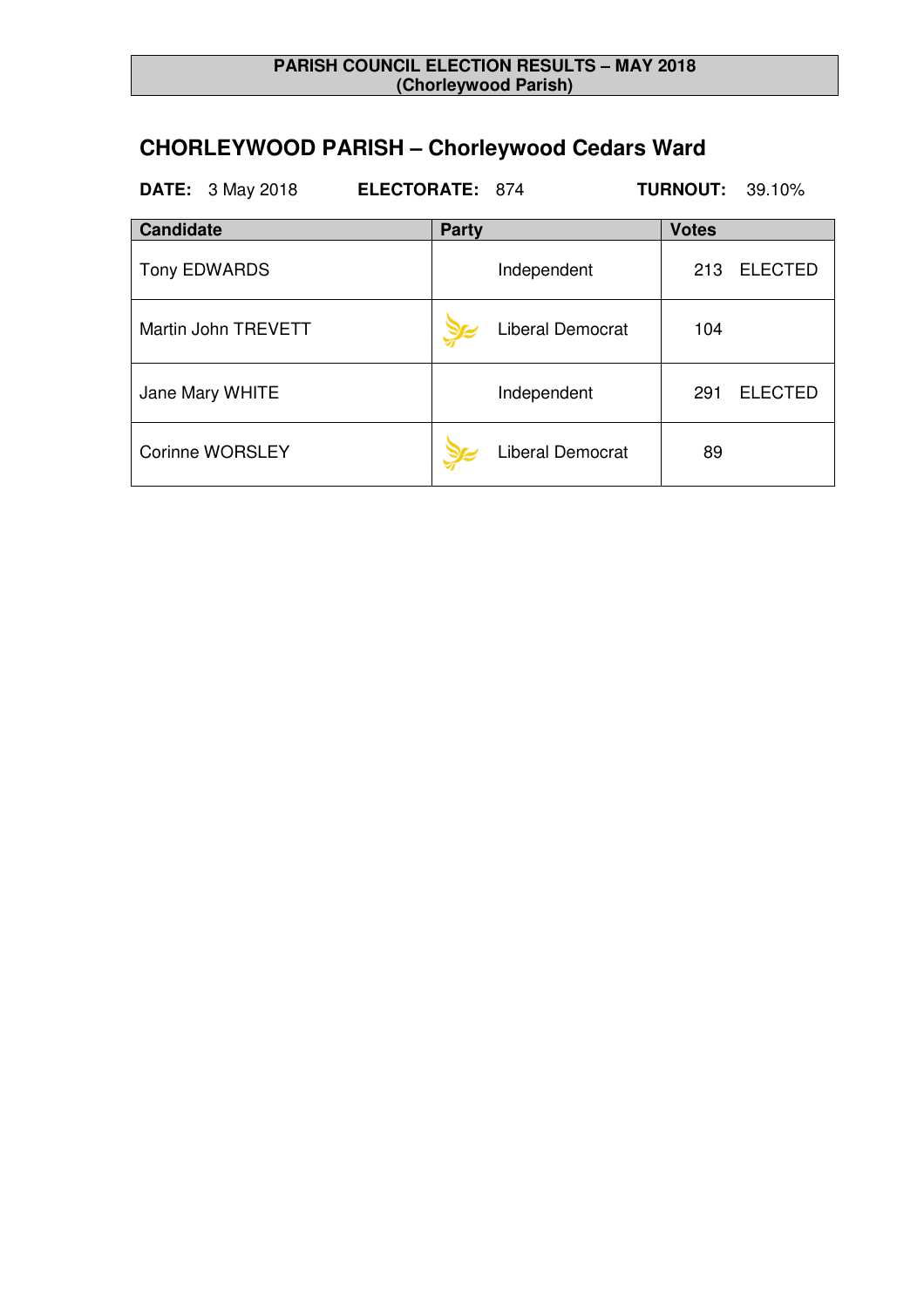# **CHORLEYWOOD PARISH – Chorleywood North Ward**

| <b>DATE:</b> 3 May 2018 | ELECTORATE: 4,081 |                         | <b>TURNOUT:</b> | 30.16%         |
|-------------------------|-------------------|-------------------------|-----------------|----------------|
| <b>Candidate</b>        | <b>Party</b>      |                         | <b>Votes</b>    |                |
| <b>Gary ARMSTRONG</b>   |                   | Liberal Democrat        | 325             |                |
| <b>Janet DAVIES</b>     |                   | Liberal Democrat        | 427             | <b>ELECTED</b> |
| <b>Richard KILLICK</b>  |                   | <b>Liberal Democrat</b> | 414             | <b>ELECTED</b> |
| <b>Jill LEEMING</b>     |                   | <b>Liberal Democrat</b> | 470             | <b>ELECTED</b> |
| Frank MAHON-DALY        |                   | <b>Liberal Democrat</b> | 358             |                |
| Kenneth MORRIS          |                   |                         | 537             | <b>ELECTED</b> |
| Alison Jane PREEDY      |                   |                         | 613             | <b>ELECTED</b> |
| <b>Jill SWAINSON</b>    |                   | Liberal Democrat        | 388             |                |
| <b>Ben TREVETT</b>      |                   | <b>Liberal Democrat</b> | 409             |                |
| Jacqueline WORRALL      |                   |                         | 594             | <b>ELECTED</b> |
| Sarah WRIGHT            |                   |                         | 573             | <b>ELECTED</b> |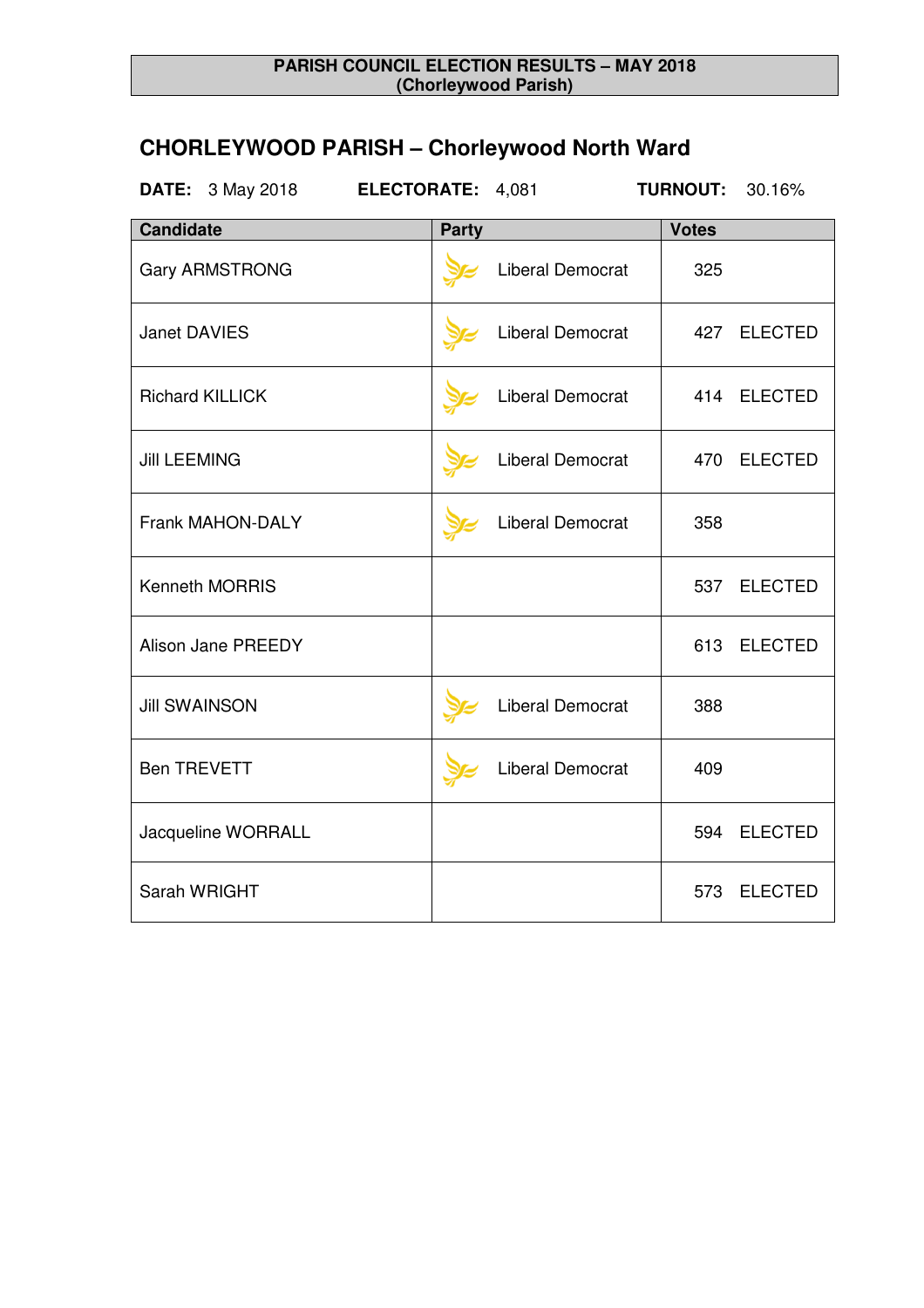## **CHORLEYWOOD PARISH – Chorleywood Quickwood Ward**

| <b>DATE:</b> 3 May 2018 | <b>ELECTORATE: 363</b> |                         | <b>TURNOUT: 29.20%</b> |                |
|-------------------------|------------------------|-------------------------|------------------------|----------------|
| <b>Candidate</b>        | <b>Party</b>           |                         | <b>Votes</b>           |                |
| Raj KHIROYA             |                        | <b>Liberal Democrat</b> | 60                     | <b>ELECTED</b> |
| Martin WALDRON          |                        | Labour                  | 35                     |                |